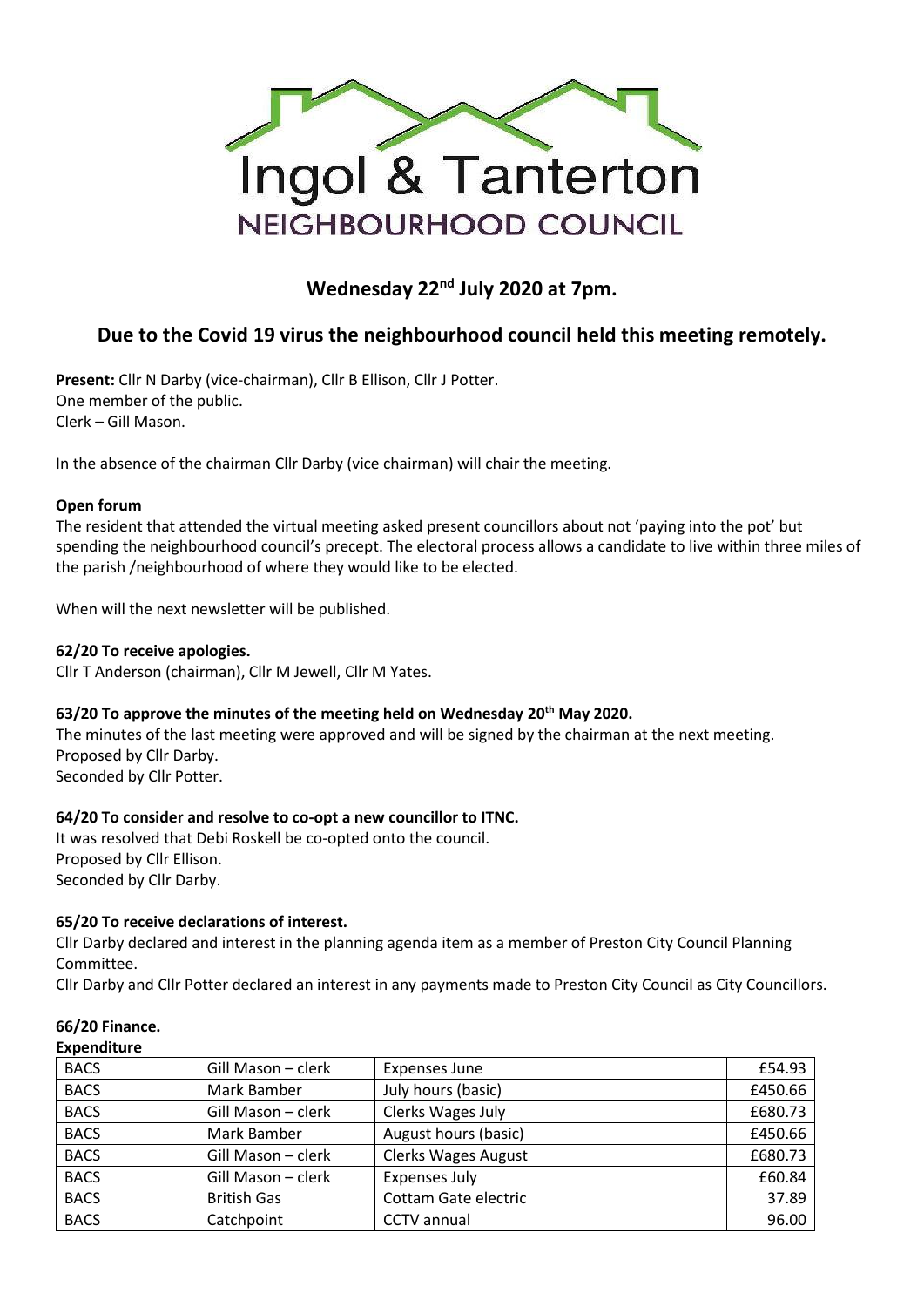| <b>BACS</b>     | TVC  | Grant #3                   | £5000.00   |
|-----------------|------|----------------------------|------------|
| <b>Receipts</b> |      |                            |            |
| Cheque          | ∟EF. | Tanterton playground grant | £22,500.00 |

It was resolved that the payments be made. Proposed by Cllr Ellison. Seconded by Cllr Roskell.

#### **67/20 To consider and resolve the following issues with ITNC CCTV:** *CCTV monitor access for the police at Bridge House*

It was resolved that the ITNC clerk continues to access the CCTV footage only. Proposed by Cllr Ellison. Seconded by Cllr Roskell.

#### *CCTV cage purchase and call out fee to reposition the camera*

A cage is already in place and the camera doesn't need repositioning.

#### **68/20 To consider the purchase of ID for ITNC councillors.**

The clerk will look into the prices of ID for ITNC councillors.

#### **69/20 Lengthsman's update.**

The keg planters have been purchased and the sleepers have been ordered for the large flower beds.

#### **70/20 Planning matters and applications.**

06/2020/0147 Address: 38, St Margarets Close, Preston, PR2 3ZU Description: Detached double garage (Retrospective) The ITNC has no observations.

06/2020/0619 Prior notification submission for the installation of 1no.16m high mast with 6no. antennas, proposed equipment cabinets, and ancillary development. Site Address: Footpath (Grid Ref: 513325) Tanterton Hall Road, Preston.

The ITNC would like to submit the following observation: The neighbourhood council are not against the planning application but would like it deferred until there is another supplier of 5G as Huawei will no longer be the provider.

#### **71/20 To organise the purchase and delivery of a new bench (previously agreed to purchase).**

It was resolved that an existing bench can be re-sited instead of purchasing a new bench. Cllr Darby will let the clerk know which bench is to be re-sited by the lengthsman. Proposed by Cllr Darby.

Seconded by Cllr Roskell.

#### **72/20 To consider the open space contribution for Preston City Council.**

It was resolved that the ITNC contribute to the open space maintenance, but would like Preston City Council to collect and remove the grass cuttings after mowing & strimming and provide a better standard of service.

#### **73/20 Reports from the neighbourhood council working groups:**

#### *Neighbourhood council review working group.*

Cllr Darby and Cllr Jewell will be reviewing the information from Locality and will feedback to the working group. *ITNC communications working group.*

The clerk will check if the newsletter can be distributed with the Covid restrictions.

Cllr Darby asked the councillors to submit any articles for the newsletter by the  $1<sup>st</sup>$  August.

#### *Outreach to community groups working group.*

The clerk will request an update from INTACT regarding their grant funding report.

#### **74/20 Reports and correspondence.**

None received.